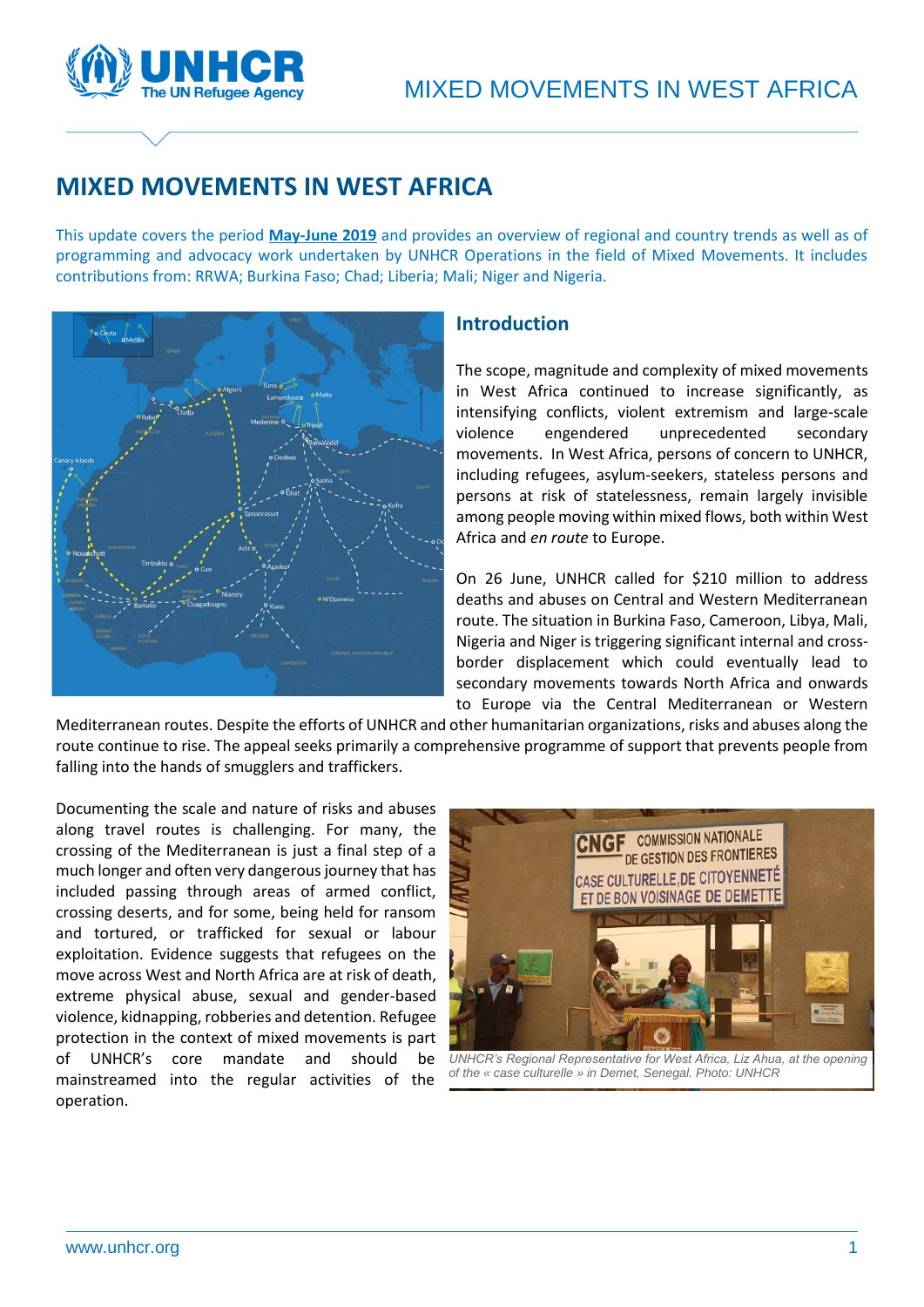

# **Part I: Highlights / Important events**

### **BURKINA FASO:**

- A follow-up committee on the recommendations of the Dakar 2017 colloquium on asylum and migration was set up this June. This committee will monitor the implementation of the activities of the national action plan resulting from these recommendations using a concerted timeline.
- Under the leadership of UNHCR and in the spirit of getting closer to affected people, a single UN office opened in Kaya in the North Central region.

### **COTE D'IVOIRE:**

▪ **Regional Strategic Meeting on Statelessness:** From 6 to 8 May 2019, the UNHCR Regional Representation for West Africa (RRWA) and the Economic Commission of West African States (ECOWAS) jointly organized the second regional preparatory meeting in the run-up to the High-Level Segment on Statelessness (HLS), which will be held in Geneva on 7 October 2019. The HLS provides an important opportunity, both to Member States and the ECOWAS Commission itself, to redouble efforts to end statelessness in the region by 2024, in line with the objectives of the Abidjan Declaration and the Banjul Plan of Action. The meeting was opened by the ECOWAS Representative in Ivory Coast, Ambassador Babacar Carlos MBAYE, and UNHCR Representative Mohamed TOURE. ECOWAS was represented throughout the meeting by the Head of Division, Social Affairs. UNHCR's Head of Statelessness Section at DIP also attended. The workshop brought together 50 participants from the sub-region and beyond, including 14 Government Focal Points as well as UNHCR Heads of Offices, Senior Protection Officers and UNHCR Statelessness Focal Points.

#### **GUINEA:**

▪ Regarding the **eradication of statelessness**, the National Assembly adopted on 9 May 2019 the new Guinean civil code which removed all the deficiencies related to nationality issues in the Republic of Guinea. The text is pending promulgation by the President of the Republic for its entry into force.

### **MALI**:

- On 13-14 June, UNHCR Mali and the Regional Representation for West Africa organized an **internal Protection and Solutions** meeting in Bamako focusing on the Mali situation. The meeting brought together UNHCR Mali, Niger, Burkina Faso, Mauritania and Algeria, the Regional Representation for West Africa, and the Bureau of Africa to review the current protection situation in the countries affected by the Mali situation and to agree on key issues. Also discussed during this event were the arrests and expulsions from Algeria, including the need to monitor assistance for the Voluntary Return of Malians in Niger and Algeria, given the current situation in Mali. The collaborative technical level meeting forms a solid basis to prepare for the strategic **Sahel Protection and Solutions Dialogue** to be hosted by the Government of Mali in Bamako on 10 and 11 September 2019. The five key themes identified to be discussed at the Dialogue include: a) humanitarian access and the physical protection of civilians; b) access to asylum with the framework of mass displacements of refugees and mixed movements; c) protection within the framework of the UN Plan of Action to prevent violent extremism; d) the search and implementation of solutions; and e) access to documents related to civil status, identity and nationality. The updated [UNHCR Position on Returns to Mali](http://www.refworld.org/docid/52cc405a4.html) is now available online at: [www.refworld.org/docid/5d35ce9a4.html](https://eur02.safelinks.protection.outlook.com/?url=http%3A%2F%2Fwww.refworld.org%2Fdocid%2F5d35ce9a4.html&data=02%7C01%7Cschwartz%40unhcr.org%7C1fe427916650416298a908d715ca3402%7Ce5c37981666441348a0c6543d2af80be%7C0%7C0%7C637001831952708295&sdata=FpHmTaxCWv7SqkauAksAghE6zJSFP%2F4DduWNSDv7w7I%3D&reserved=0).
- UNHCR Mali signed a partnership with the Ministry of Malians living Abroad to sensitize persons in mixed movements on the risks of irregular migration. A work plan for six months (July to December 2019) was drafted to implement the project in Bamako, Mopti, Timbuktu, Gao, Sikasso and Kayes.
- UNHCR Mali has signed a partnership for 6 months with *le Comité International pour l'Aide d'Urgence et le Développement* (CIAUD) Canada to implement border monitoring in the context of mixed movements.

### **NIGER:**

On 19 June, a new evacuation operation from Libya brought 131 persons to Niger. During the month of June, the transfer from Niamey of refugees evacuated from Libya to the new ETM transit centre in Hamdallaye continued while the most vulnerable cases remain in Niamey. Today, over 1,100 people are residing in the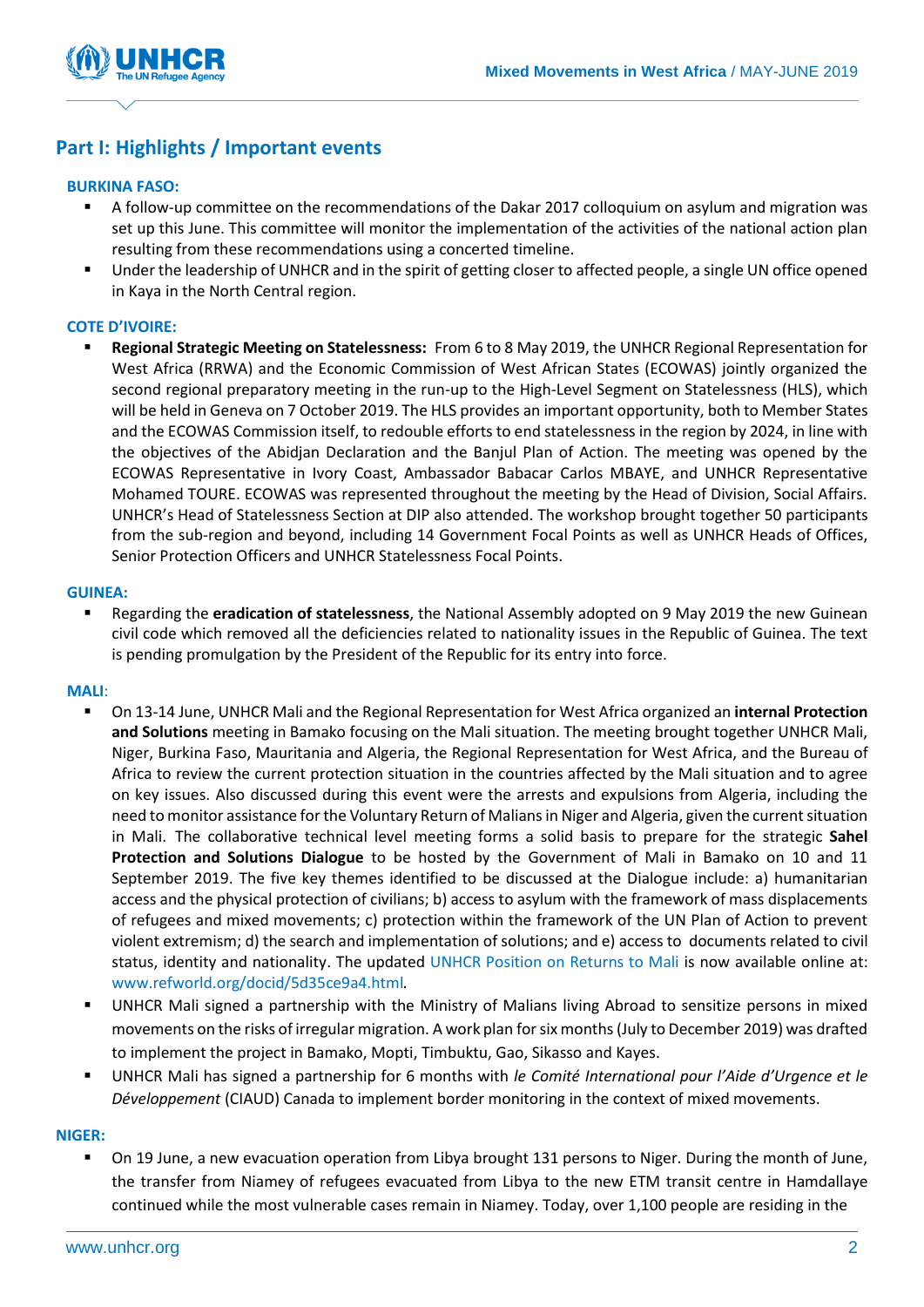

new centre. Improvements at the centre are ongoing, including the installation of offices, sports facilities and improvement of WASH facilities.

### **NIGERIA:**

- Development of a Strategy on Asylum & Migration 2019-2021'
- "Tell the Real Story" (TRS) project in Nigeria weekly episodes were aired in Benin City. Celebrity engagement to support TRS radio shows and stimulate online conversations on trafficking in persons.

# **Part II: Short Overview**

### **BURKINA FASO:**

The political and socio-economic context was marked by an upsurge in attacks by unidentified armed groups that have contributed to increasing the number of internally displaced persons estimated at over 200,000 at the end of June 2019. As part of the fight against terrorism, on 11 May the Government launched a military anti-terrorism operation called "Ndofou" which means "uproot" in the Fulfulde language in the northern, central north and Sahel regions.

### **CHAD:**

Authorities prohibited a march scheduled by the opposition on 24 June, despite recent pressure (including by diplomatic representatives) on the Government to allow peaceful assembly in view of the upcoming legislative elections (no date decided yet). Opposition in Chad is fragmented: opposition parties reacted differently to the ban, with some parties calling to protest anyway while others decided to abide by the ban.

### **MALI:**

The political context was marked by the political agreement between the president's coalition and opposition groups signed on 2 May 2019. This agreement aims to reduce the political and social tension so as to allow discussions which will lead to reforms. A committee composed of political and civil society personalities was established to conduct an "inclusive political dialogue". On 25 June, the triumvirate received the roadmap from the Malian President.

In view of the continued insecurity in Mali and other forms of human rights abuses, the United Nations Security Council adopted resolution 2480 on 28 June to extend MINUMA's mandate for another year with the view of supporting the Malian Government in addressing the deteriorating security situation that is now also affecting increasingly central and southern parts of the country.

### **NIGER:**

Niger has developed into a major hub for mixed movements northwards to Libya, Algeria and the Mediterranean, but is also receiving increasing southward movements with people fleeing Libya or being deported from Algeria. In **Agadez**, UNHCR has invested in strengthening the national RSD system. As of the end of June 1,587 people, mainly Sudanese nationals returning from Libya, have been identified as in need of international protection, and were registered by UNHCR in Agadez. 126 persons are unaccompanied or separated children.

The **Emergency Evacuation Transit Mechanism (ETM)**, established in 2017 has received 23 evacuation flights from Libya to Niger (one more since the last report), carrying a total of 2,913 refugees and asylum-seekers. UNHCR is looking for durable solutions for evacuees, notably in the framework of resettlement to third countries. 1,649 evacuees have been resettled and 297 departures are pending. Their profiles mainly include survivors of torture or other forms of violence in the country of origin and/or transit countries (e.g. Libya) and others with compelling protection needs; unaccompanied children and women and girls at-risk. As of June 2019, more than 1,000 refugees had been transferred to the new centre in Niamey, completed with the support of the EU Trust Fund.

### **NIGERIA**:

At the state level, the Edo State Government passed a new anti-trafficking law and provided additional resources to combat trafficking, while Delta and Ondo states established anti-trafficking task forces. The Government also convicted significantly more traffickers than during the previous reporting period and initiated prosecutions against seven government officials allegedly complicit in trafficking.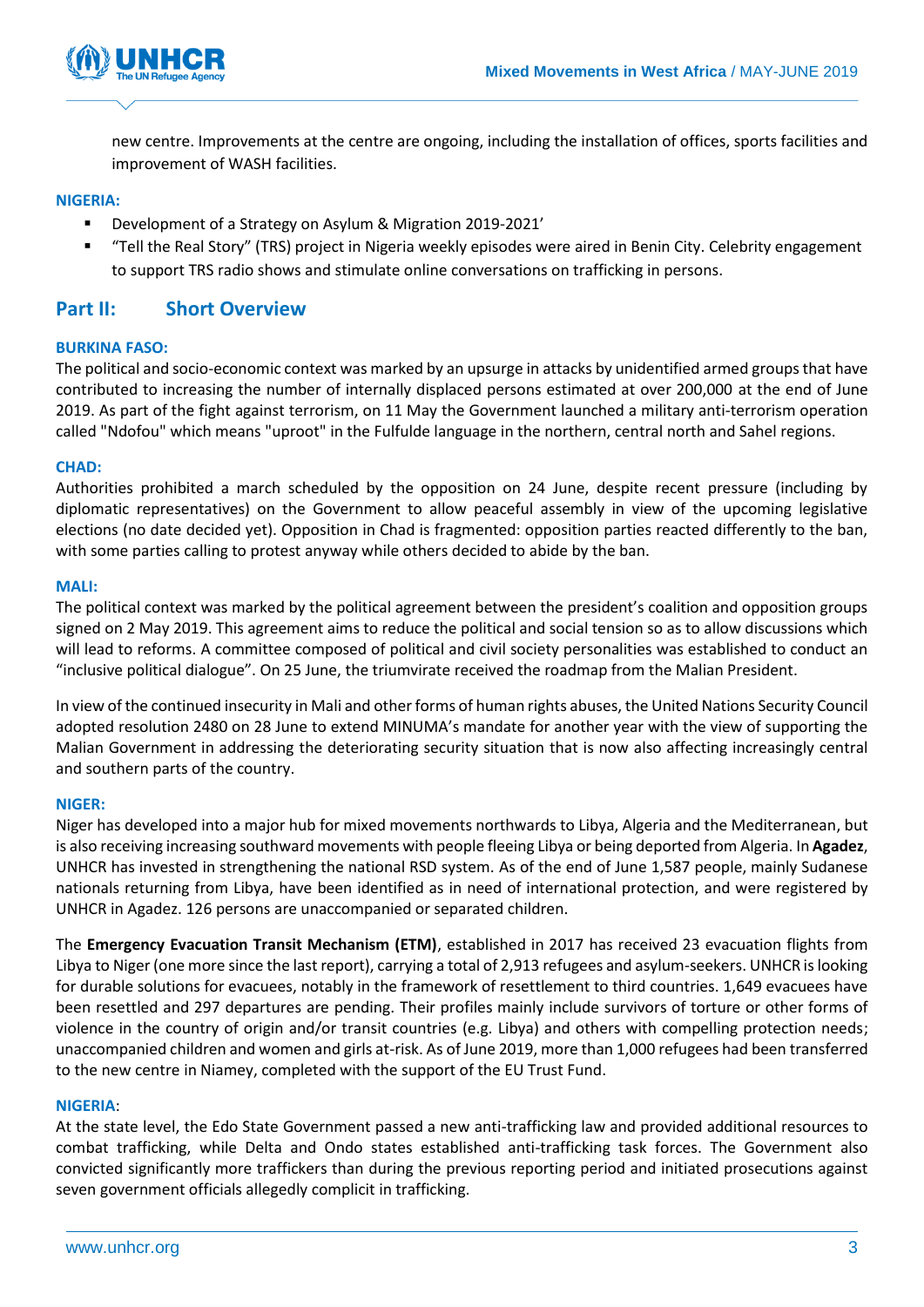

TRS Nigeria continues to plan joint stakeholder events and activities to reach out to Edo state indigenes to support attitudinal changes that promote regular migration and prevents trafficking in persons.

# **Part III: Activities carried out during the aforementioned period**

### **RRWA:**

National level:

▪ Altogether **267 vulnerable persons were identified and referred to protection and essential services** in The Gambia and Senegal in collaboration with National Red Cross Societies through mapping of existing services and establishment of community-based referral mechanisms on most important mixed movement routes.

Data collection enabled more accurate assessment of protection profiles of people moving within mixed flows on those routes. In collaboration with the Mixed Migration Centre protection needs in mixed flows in Burkina Faso, Mali and Niger were analysed monthly.

In June, UNHCR's Regional Representative for West Africa, at the invitation of authorities, participated in the inauguration of the opening of the **"Good Neighbor Cultural Box"** in Demet, near the border with Mauritania. UNHCR prospected the "Good Neighbor Cultural Boxes" in Diawara and Sylla in the Senegal River Senegalese National Commission of



Valley at the invitation of the *persons of concern in mixed movement situations. Photo: GRCS*UNHCR and the Gambian Red Cross Society (GRCS) training on the identification of

Management of Frontiers (CNGF) for possible UNHCR support based on its mandate. The project of the cultural boxes is to create physical spaces for cross-border populations to meet in order for them to participate through continued dialogue to find solutions to concerns affecting the community.

Regional level:

- Efforts to strengthen community-based protection, outreach and referrals in Sahel region for persons of concern in mixed flows advanced with the development of **a UNHCR-IFRC training curriculum** aimed to enhance the understanding of protection in the context of mixed movements, and the ability of the two Organizations to efficiently collaborate and establish referral mechanisms in such situations in the West Africa region based on their respective mandates and approaches.
- UNHCR strengthened the public communication on its role in mixed movements through development of visual sensitization material for country offices. In addition, the French version of the **UNHCR 10-Point Plan** in Action on Refugee Protection and Mixed Migration was shared with donors, partners and UNHCR offices in the sub-region to present the various key areas of intervention to strengthen the protection of persons with international protection needs involved in mixed flows.
- UNHCR contributed to the drafting of the **ECOWAS Mixed Migration Strategy** being developed by the UN Mixed Migration Working Group.
- In June 2019 the R-UNSDG endorsed the **TORs for the UN Regional Network on Migration** and adopted a UN Migration Network Workplan including the development of a regional knowledge platform. As a Member of the Executive Committee of the UN Network on Migration at the global level, UNHCR is closely engaged in the process of establishing the network at the regional level.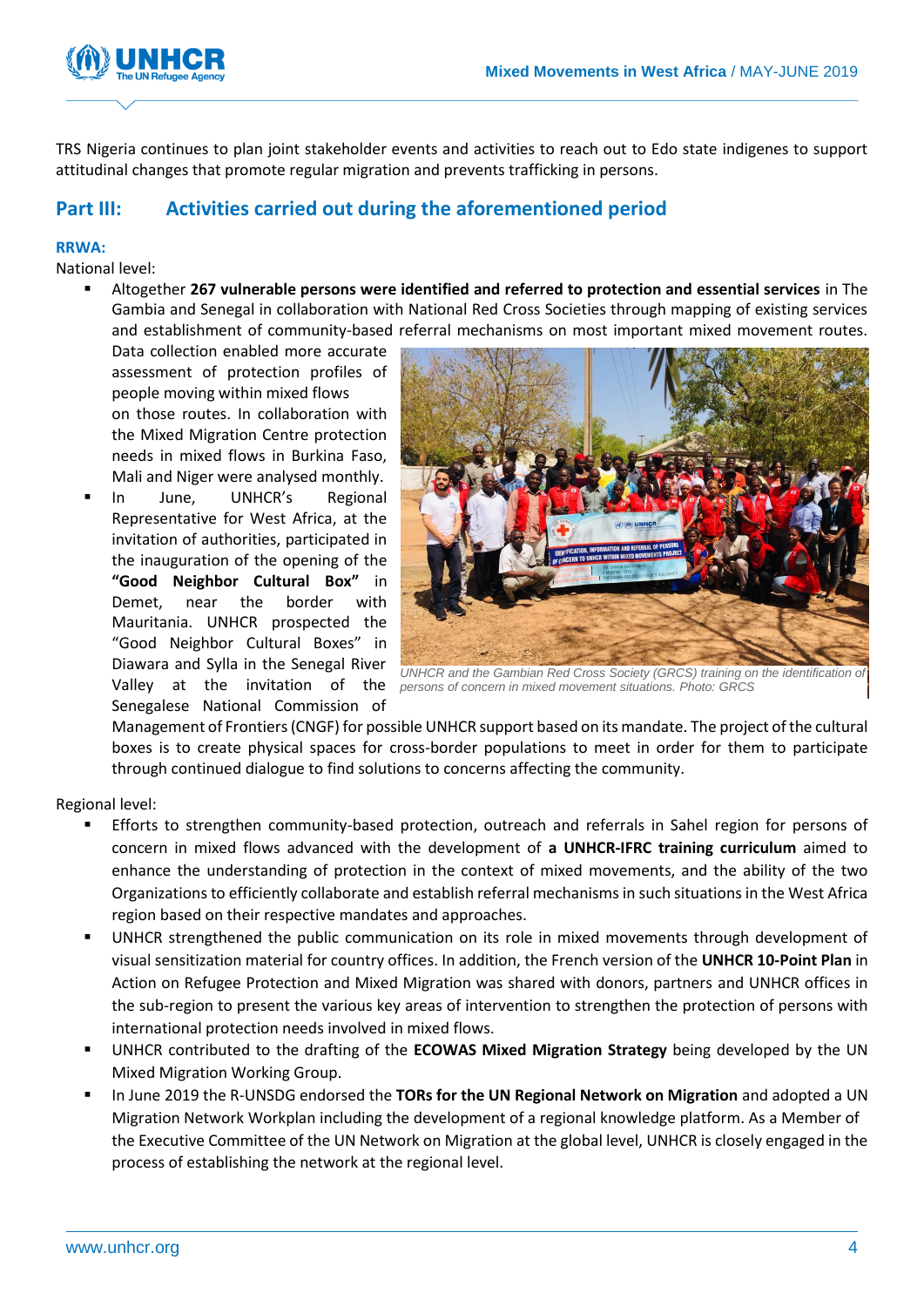

### **BURKINA FASO:**

### **Monitoring, identification and profiling:**

- Five monitoring missions were conducted at the borders in Seytenga, Faramana, Koloko: During these monitoring sessions, 15 Malians, 2 Ivorians and 4 Guineans indicated Niger as their destination. The reasons given are of an economic and family reunification nature.
- Monitoring in transport companies to track movements to and from Niger continued: A slowdown in departure movements and some cases of return were noted. Nevertheless, at the bus station in Dori, one Chadian and one Togolese were looking to get to Niamey;
- Registration of new Malian asylum-seekers, mostly children and women, in Ouagadougou were noted (141 people). These asylum-seekers, all from the Dogon ethnic group, come from the region of Mopti following community conflicts.

### **Coordination and partnership with stakeholders:**

- Organization of a meeting as part of the update of the MoU between UNHCR and UNICEF: The new MoU has been adapted to the operational context of the current year taking into account the asylum and migration aspects.
- Organization of a series of meetings presenting the asylum and migration project in Dori and Seytenga with the aim of explaining the project and asking for support from partner services: a meeting was held with the administrative and security authorities (officials of the Prefecture, the Town Hall, the Police, the Gendarmerie and the Social Service) on 12 June in Seytenga seeking their support in the implementation of the project.
- Participation in a workshop organized by Save the Children to present the national report on migration trends of Children and Young Migrants (LSM) in the Hauts Bassins and Cascades regions for the period covering August 2018 to June 2019. The report was prepared by the Directorate for the Fight against Violence against Children of the Ministry of Women of National Solidarity, Family and Humanitarian Action. Of a total of 2,773 records collected, 2,279 were entered and synchronized. The report states the following: a) Migration trends are mainly observed among young people who have no level of education, i.e. 40.04% of the registered target; b) Several nationalities were recorded in the migration flows, mainly from Burkina Faso 72.75%, Mali 22.86% and Côte d'Ivoire 2.90%; c) the reasons for mixed movements are essentially of an economic nature. Also 4% of these movements are due to reasons of conflict and 5% for reasons of early marriages; d) about 70% of children and young people surveyed do not have identity documents.
- A meeting with the Regional and Provincial Directorates in charge of Humanitarian Action was also held on the same subject. These authorities have taken cognizance of the asylum and migration project and their support has been requested for the effective implementation of the activities, in particular on the management of the Transit Centre where asylum- seekers and vulnerable migrants identified are supported pending profiling;

### **CHAD:**

UNHCR continues to monitor mixed movements across Chad through 100 relays across in the country. This allows to have a better understanding of the phenomenon and to identify people in need of international protection. From January to May 2019, 6,782 people on the move were interviewed. The vast majority of people interviewed are young Chadian men; 161 were refugees and 401 asylum-seekers. People in need of international protection were referred to the Chadian government's agency, the National Commission for the Reintegration of Refugees and Returnees (CNARR).

In June 2019, UNHCR and IOM jointly facilitated the readmission to Chad of 19 Sudanese refugees who had moved onward to Niger and Tunisia. This is the biggest group readmitted since the start of this activity in 2018, with 36 refugees readmitted so far in total.

Together with the CNARR, UNHCR organized awareness-raising sessions on the danger of irregular migration and safe alternatives in schools and universities in the capital N'Djamena and in southern Chad. 1,434 pupils and students participated from the provinces of N'Djamena, Lai and Pala. Magistrates, research professors and women leaders contributed to the debates. Participants learned about protection in mixed movements and about the legal framework of migration and asylum in Chad. They showed particular interest to the issue of trafficking and protection of refugees.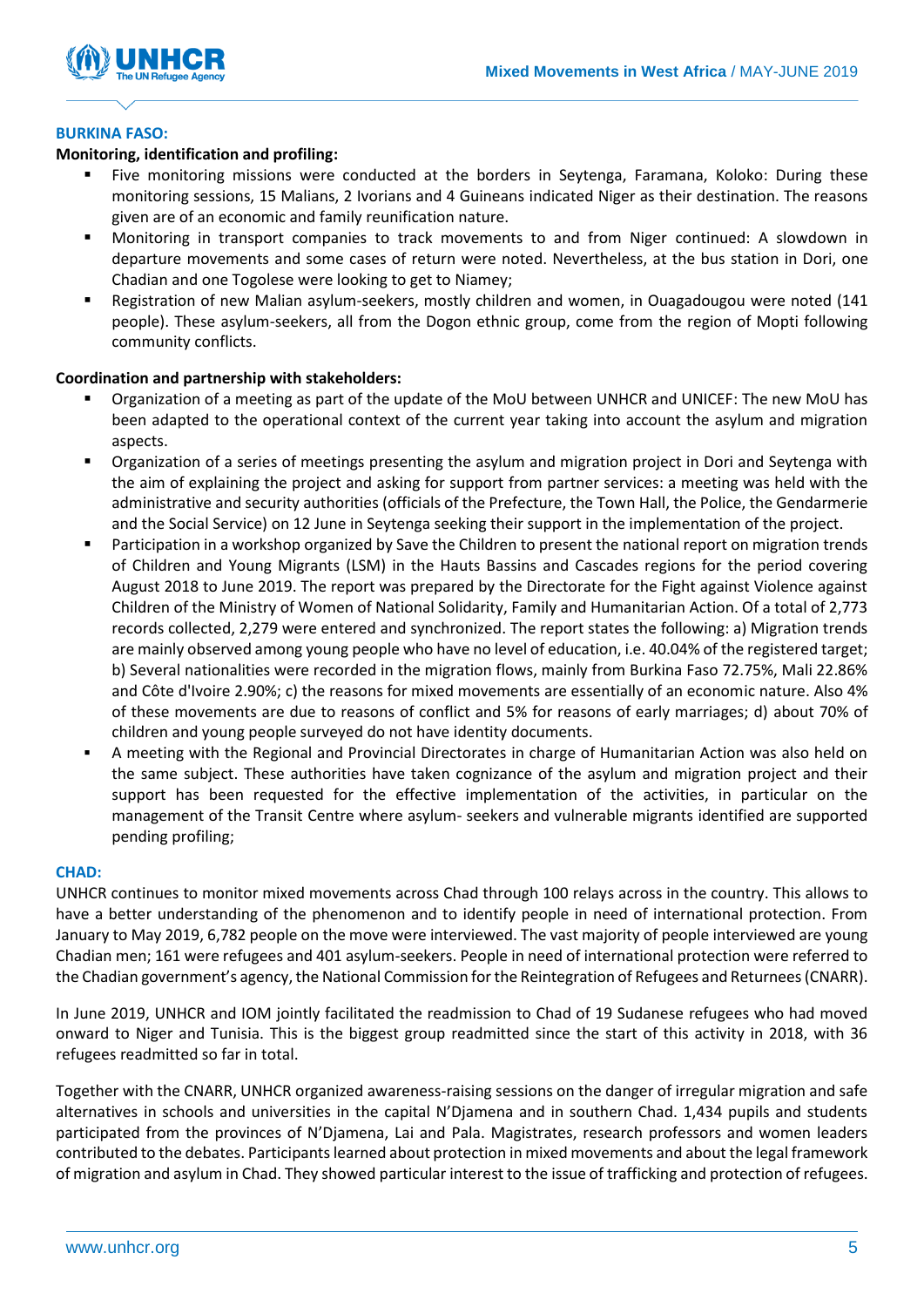

#### **LIBERIA:**

A key issue for the operation remains the indecisiveness of many refugees between repatriating and integrating. Despite an enhanced voluntary repatriation package since May 2019, which includes assistance for food and accommodation, and cash for essential items, the majority of refugees continue to be undecided and there continues to be a risk that refugees move on to another country to seek asylum.

#### **MALI:**

A meeting was held on 7 May, between UNHCR and IOM within the framework of advocacy to improve on partnership. The objective was to finalize the draft of Standard Operating Procedures (SOPs) regarding the identification and referral of Persons of Concerns to UNHCR in mixed movements.

The protection monitoring of persons in mixed movement carried out by UNHCR's partner, *l'Association Malienne pour la Survie au Sahel* (AMSS) identified 3,060 persons in Bamako, Mopti, Tombouctou and Gao in May and June 2019. These persons are from Guinea, Sierra Leone, Mali, Burkina Faso, Senegal, Ivory Coast, Cameroon, Gambia, Bangladesh, Nigeria, Liberia, Comoros Island, Benin, Mauritania, Guinea Bissau, Democratic Republic of Congo, Ghana, Togo, Chad and Niger.

Among these people, 2,339 were identified in outflow and 810 in inflow (130 expelled and 680 voluntary returns from Algeria). 99 women were identified in these mixed movements. In June, a Sierra Leonean at risk of persecution was identified in Timbuktu in the inflow from Mauritania. He presented a forged asylum-seeker certificate from Mauritania.

From May to June 2019, 135 unaccompanied or separated children from Guinea, Liberia, Burkina Faso, Mali, Ivory Coast, Gambia, Sierra Leone, Senegal, Comoros Island, Cameroon and Nigeria were identified in the context of mixed movements. In Timbuktu, children with specific needs were referred to IOM, *la Direction Régionale pour la Promotion de la Femme de l'Enfant et de la Famille* (DRPFEF), and *l'Association pour le Soutien aux Populations Démunies et Lutte Contre l'Exclusion* (ASPOLDCE) for assistance and protection responses. No UAM/SC was identified as persons of concern to UNHCR.

A total of 94 sensitization sessions were organised in Mopti, Tombouctou and Gao in May and June 2019. These sessions gathered 1,082 persons on mixed movements among them 882 men and 200 women. The topics of sensitization sessions were on the "consequences of irregular migration and statelessness", the "risks and consequences of clandestine mixed movements", the "unavoidable risks linked to mixed movements on clandestine routes" and the "human rights violations related to mixed movements and UNHCR's mandate".

The trend in inflows (southbound movements) since the end of 2018 has increased in returns of people anticipating arrests, detentions, deportations to the border, human rights violations, and destruction of property as well as physical violence. Others, however, choose to continue to travel northwards by changing routes. Thus, since the resurgence of the deportations by Algeria, people are increasingly moving towards Morocco either via Algeria where they already resided, or from Mali to Morocco via Mauritania (Bassikounou). Various reasons explain these returns of the sub-Saharans from Algeria: the hardening of migration policies in Algeria and in Morocco, the prevention and the reduction of the risks related to trafficking in human beings, etc.

### **NIGER:**

### **AGADEZ:**

- Psychosocial activities for children and women are being implemented in Agadez. Among these: creative drawing, logic games, and storytelling. An average of 300 people participate weekly to these activities, the majority of them children.
- From 16-18 May, a sensitization campaign was organized in Agadez by INTERSOS and UNHCR on the importance of education. 161 out of 171 unaccompanied children and young single men (18/19 years old) participated. Sensitization sessions on the same issue continued in June and targeted 282 people, 145 out of which were children (78 girls and 118 boys).
- In the context of the research of durable solutions, a mission of Forum Refugié COSI visited Agadez and held discussions with both UNHCR and persons of concern. The aim was to sensitize on the complementary legal

▪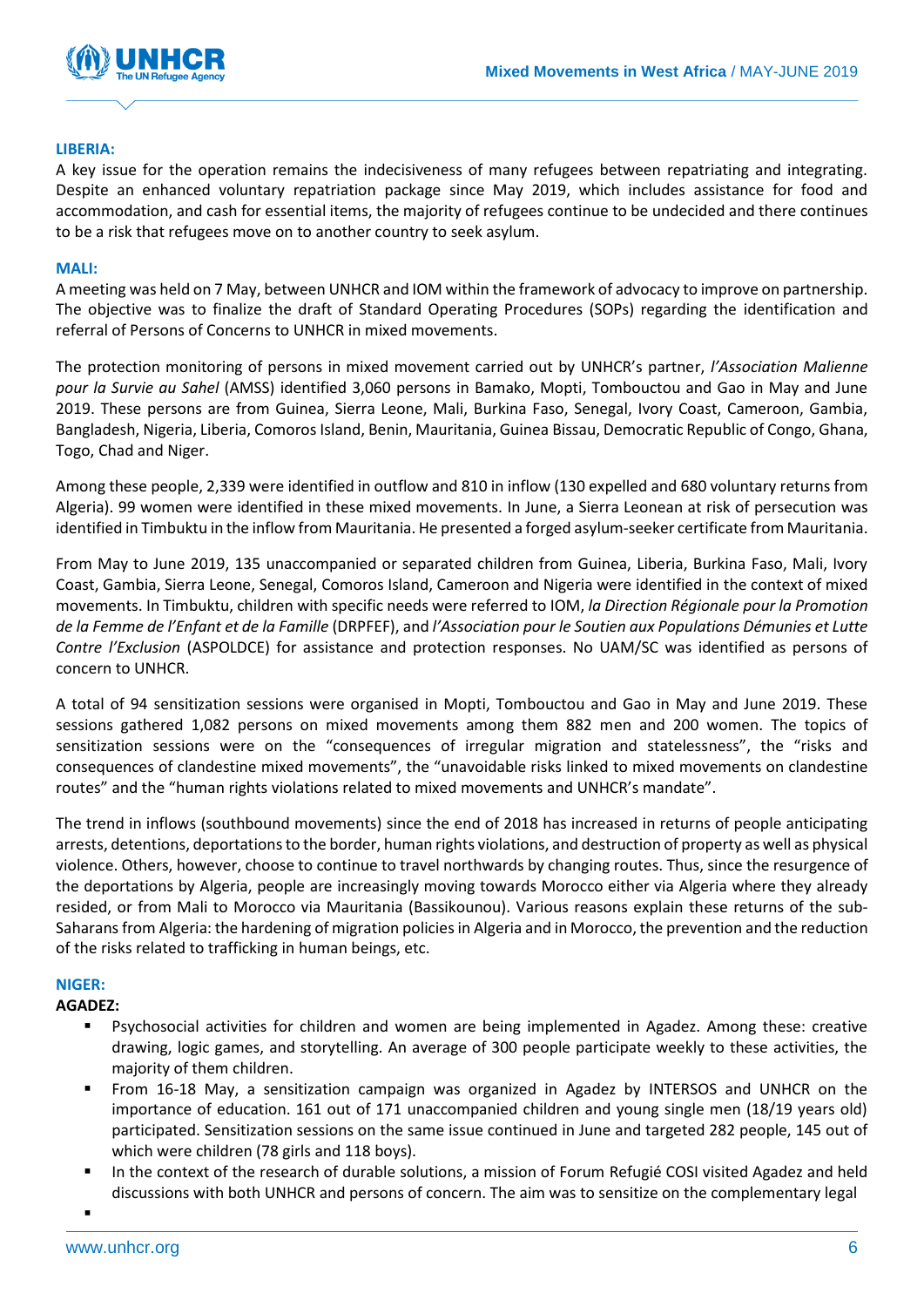

- pathways offered to asylum-seekers and refugees (such as family reunification, student visa, private sponsorship, humanitarian visa).
- On 24 June, 18 Sudanese were voluntarily readmitted to Chad, their country of first asylum. As per the end of June 2019, there were 38 cases of readmission registered– out of which 32 were Sudanese, 3 Nigerians and 3 Central Africans within the Mixed Movement situation.

### **ETM**

- The most vulnerable refugees remain in guesthouses in the capital city. Construction and development of a transit facility in Hamdallaye is ongoing. The site is thus operational, while the construction of permanent facilities continues. This includes additional latrines and showers, office spaces and interview rooms, a kitchen area, sports facilities, as well as the installation of additional Refugee Housing Units to accommodate more refugees at the centre. A specialized team of psychologists has made an analysis of profiles. They have collected direct testimonies of 1993 persons who have transited through Niamey or the centre in Hamdallaye.
- UNHCR and its partners continued monitoring and follow up activities both at the ETM centre and in the remaining guesthouses in Niamey. Particularly relevant were the actions undertaken in order to identify and assist the SGBV survivors and individuals with specific needs. Medical and psychological counselling was also offered.

### **NIGERIA:**

- Launch of the "Tell the Real Story" (TRS), a UNHCR sensitization campaign reaching out to Somalis, Eritreans, Sudanese and Nigerian women and men while in countries of asylum, transit and origin. It is centred on community testimonies. Since going live in February 2016 in Ethiopia and Sudan, TRS testimonials have totalled over 24 million visualizations and 5 million comments. Over 45,000 persons have been directly reached in gatherings and individual counselling.
- TRS Nigeria engaged 2 celebrity influencers from the Nigeria Nollywood film industry
- TRS Testimony Screening and Town hall Sensitization Meetings with the Edo State Taskforce Against Human Trafficking (ETAHT). TRS testimonies were screened alongside drama performances.
- Testimonies Iso screened at the opening ceremony for the International Conference on Edo Women organised by the Institute for Benin Studies, Centre for Gender Studies, University of Benin
- Social media engagements and interventions targeting Nigerian diaspora in the EU with the creation of a Facebook page. (Posts, videos, photos and links are inclusive of UNHCR Nigeria, TRS Nigeria field activities, and the activities of other partners including NGOs, and relevant government agencies)
- The weekly Radio show reaches an estimated 200,000 to 300,000 people every week.

# **Part IV: Way Forward / Forthcoming Activities**

**BURKINA FASO :** Training of state and non-state actors on the emergency psychosocial care of migrants and asylum seekers on the move in Bobo-Dioulasso and Banfora; Establishment of a new exchange framework with road transporters in the framework of the asylum and migration project; Follow-up on the implementation of the recommendations of the DAKAR Symposium on Asylum and Migration; Continued protection interview activities for new asylum seekers in Bobo.

**MALI**: Conduct/raise awareness activities on the risks related to irregular migration in collaboration with the Ministry of Malians living Abroad. Improve identification and assistance to associative groups as well as people with specific needs and individual beneficiaries in income generating activities in Mopti and Gao. Capacity building of UNHCR's partner CIAUD on topics regarding border monitoring.

**LIBERIA:** Dialogue with refugees, including those opting for local integration, in relation to livelihoods activities. With the aim of discouraging refugees from leaving Liberia for another asylum country, the office will continue to follow-up with the youth to support their self-reliance and integration in Liberia. However, the preferred durable solution for